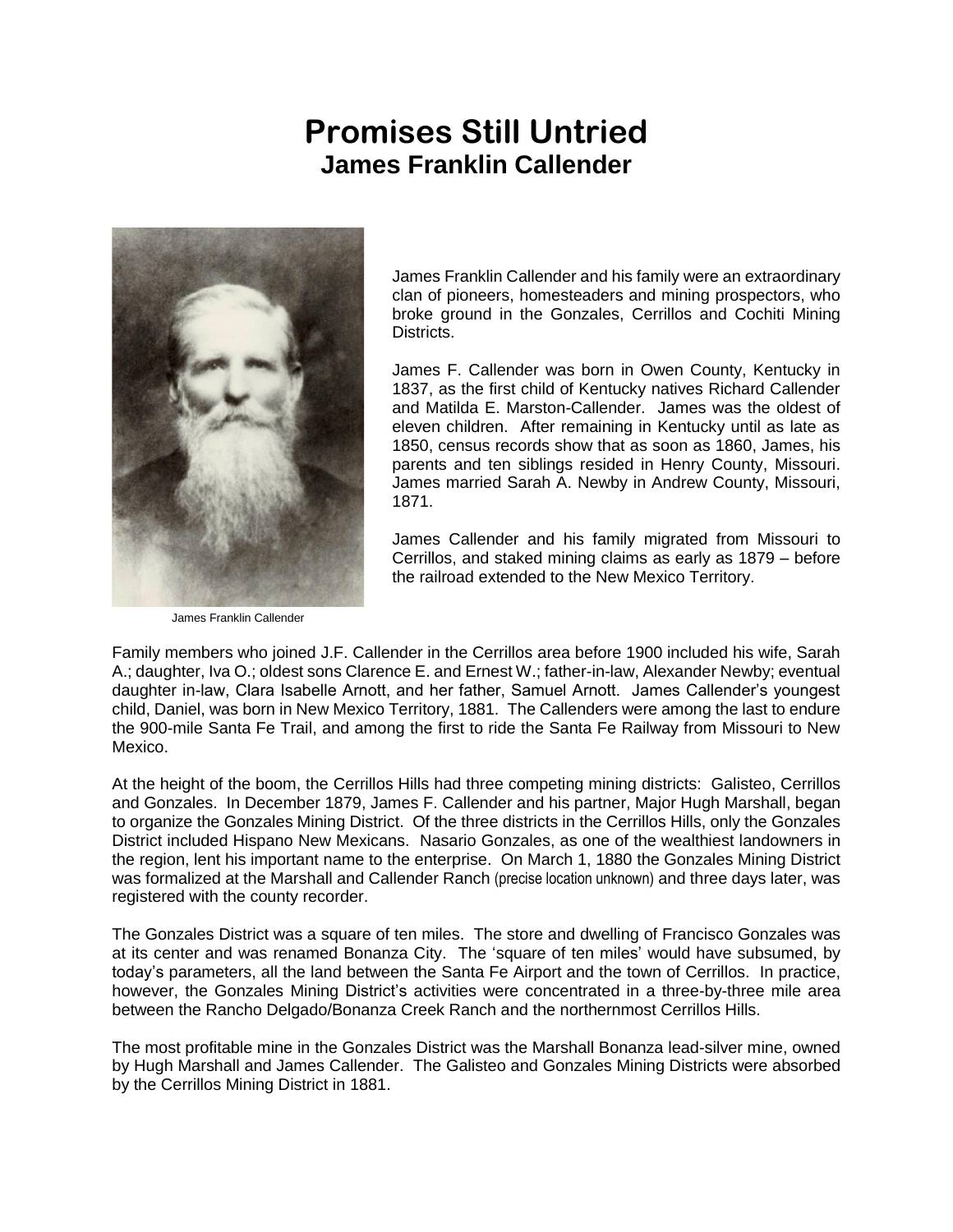Records additionally show that James Callender staked an interest in a number of claims in the Cerrillos area in 1879 and 1880 including:

- 
- 
- 
- 
- 
- 
- **Gonzales Lode** Mystic Lode
- 
- Guadalupe Lode **Figure 1** Newby Lode
- **Herrman de Caridad Lode <b>EXECUTE:** Old Castillian Lode
- 
- 
- La Mina de Chalchihuite Lode Queen of the South Lode
- La Mina Jefe de Plata Lode  **The Container Santa Fe Vein**
- 
- La Mina Rey de Cobre Lode **by Community Example 2** Straight Flush Lode
- La Mina Rey del Plata Lode **· · · · ·** Vista Grande Lode
- 
- Mammoth Lode
- Angela Praucett Lode **The Contract of Contract Angela Praucett Lode Research Contract Property** Marshall Bonanza Lode
- AT&SF Lode Vein **AT&SF** Lode Vein
- Baca Bonanza Lode Nina de Guadalupe Lode
	- Chalchiquite Lode Mina Gonzales Lode
	- El Rey de Cobre **El Rey de Cobre en El Rey de Cobre El Rey de Cobre en El Rey de Cobre en El Rey de Cobre en El Rey de Cobre en El Rey de Cobre en El Rey de Cobre en El Rey de Cobre en El Rey de L. Perea Lode**
	- **Lefe de Oro Lode The Contract of Contract Contract of Contract Contract Contract Penaming Santa Fe Lode** 
		-
	- Ground Floor Lode Nellie Short Lode
		-
		-
	- Humboldt Lode Old Indian Prospect
	- **Joseph L. Perea Lode The Contract Contract Primer Banco National Lode** 
		-
		-
	- La Mina Merced Lode **The Contract Except** Spiegelberg Bonanza
		-
		-
	- Lester Wallack Lode Wheel of Fortune Lode

In 1880, several significant transactions are recorded, in which James Callender, Hugh Marshall and partners sold for cash plus net proceeds of turquoise or chalchihuite found in many of the foregoing claims. Notable examples:

- \$32,500 plus ⅓ to ⅔ of net proceeds (dependent on claim) to Major D.C. Hyde, a Boston capitalist who financed the only excavation of Mt. Chalchihuitl, which is the largest known prehistoric turquoise mine in North America, and included in the New Mexico State Register of Cultural Properties.
- \$28,500 plus ¼ to ⅔ of net proceeds (dependent on claim), and 14½ acres of ground with buildings and improvements to Lehman Spiegelberg, founder and President of the Second National Bank of Santa Fe.
- \$2,500 plus all rights to certain tract or parcel of land to John H. Knaebel, a prominent attorney and expert on Spanish Land Grants, who counseled New Mexico governors on its statehood campaign.

Folks in Cerrillos soon discovered Hugh Marshall's true identity was really Edward Eggleston, an alleged murderer who jumped bail in Colorado and was on the lam in Cerrillos. In 1881, Eggleston was arrested in Albuquerque but escaped while handcuffed.

James Callender stamped his name on the 1880s Cerrillos landscape in other ways. References to Callender Ranch, Callender Hill and Callenderville are found in the *Locations & Mining Deeds Record Books,* at the State Records Center and Archives in Santa Fe.

In 1883, J.F. Callender was appointed as the second and last U.S. Postmaster of Bonanza City, the state's thirteenth oldest post office. Bonanza City's brief history faded into obscurity shortly afterwards. The site of Bonanza City is now a 10,000-acre, cattle ranch and historic Western movie set.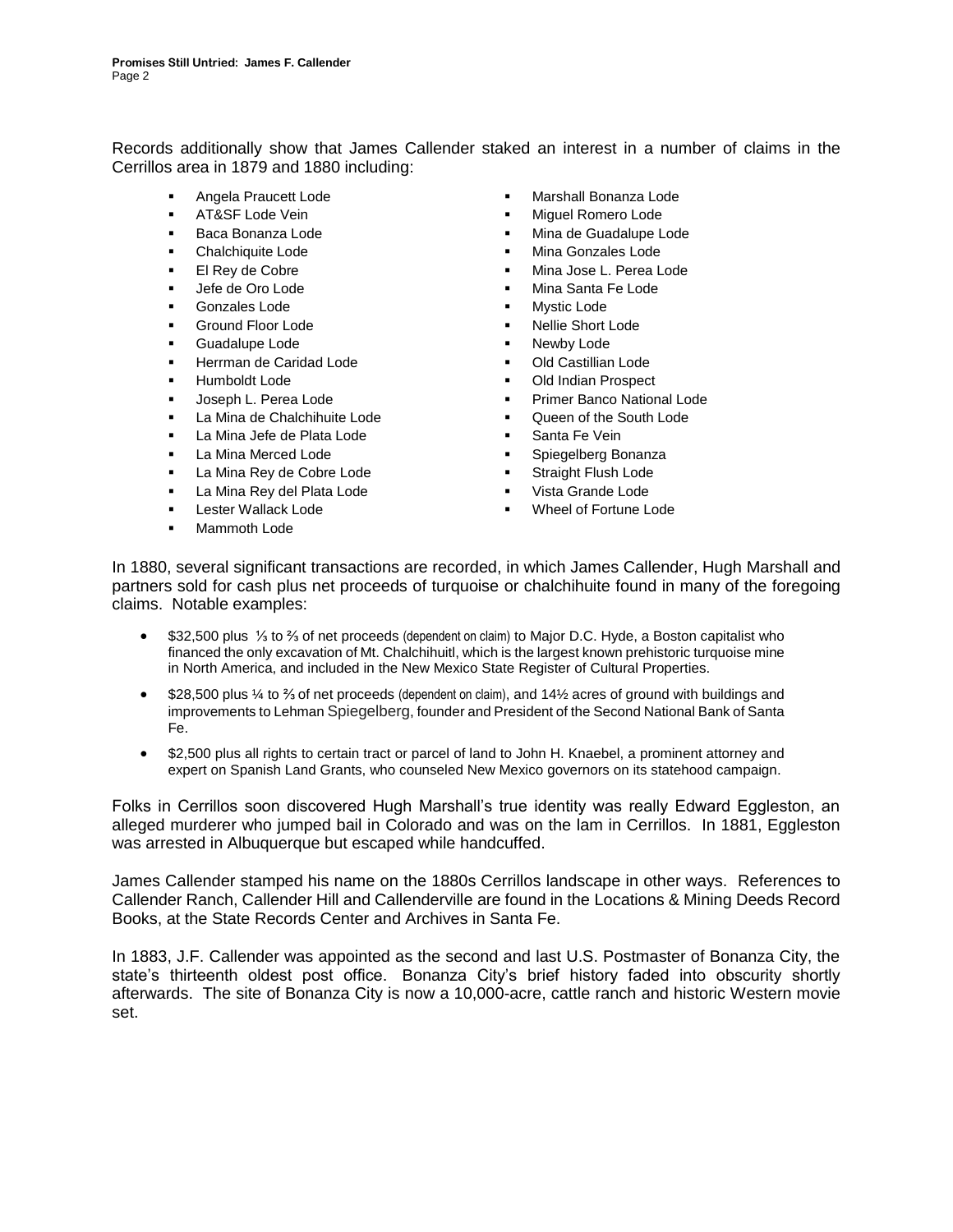The following is quoted from two sources: the Casa Grande Trading Post and Mining Museum, and *Old Houses of New Mexico and the People Who Built Them* (Sytha Motto, 1972):

*"Nasorio Gonzales gave a Quit Claim Deed to W.H. Shup, W.M. Keesee, C.G. Booth, and O.L. Houghton all of Las Vegas, NM to all his interests in the Merced de la Mesita Juana Lopez Grant, lying between the Galisteo River and the New Mexico Southern Pacific Railway, encompassing Waldo Gulch and Coal Gulch. Keesee laid out a Township, recorded the Plat of Keeseeville, NM July 1892. He sold lots, gave leases to at least fifteen individuals to work the coal mine at Waldo Gulch. Such men as Shoemaker, Callender, Jones and Williams bought lots, built houses, worked the mine and named the settlement Madrid."* – May 18 1888

I have known since my childhood that my great-grandfather, James Callender, built many houses in Madrid, and it is possible that being from Missouri, he probably was involved in naming Madrid after the Madrid Fault and the town of New Madrid in Missouri.

## **James F. Callender's Family**

Iva Ora Callender-Springer-Freeman (1872-1960), JFC's oldest child, was an intelligent and tenacious mother of five (Mary, Sarah, Lloyd, Lucius, Helen). She resided in the Cerrillos and Cochiti areas for many years, after migrating with her parents from Missouri at age seven. In 1899, Iva O. married T.T. Springer, who filed claims the same year in the Cochiti Mining District with Iva's brother, Clarence Callender.

In 1902, T.T., Iva and her children settled about six miles north of Bland at the end of Horse (now Spruce) Canyon at its junction with Pines Canyon. Horse (now Cochiti) Creek perennially ran through the canyon. The couple soon built a log house, 'slab house,' chicken coop, and corral – and fenced about twelve acres of grassland that gently sloped to the creek. Iva's family dug irrigation ditches, spread manure, and cultivated barley, hay, corn, cabbage, rutabagas, squash and turnips. She owned 80 chickens, 4 cows, 3 calves, a large hog and 12 pigs. Then sometime before 1906, Iva told a government compiler, *"one day my husband went to Bernalillo for supplies and never came back."* 

With the support of her father and brothers, Clarence and Wayman, Iva O. resolutely carried on raising her children and furthering her ranch. Iva applied to list her land in the Jemez (now Santa Fe) National Forest under the Homestead Act of June 11, 1906, which allowed U.S. citizens to file for homesteads within national forest borders. In July and August of 1906, she exchanged letters with Gifford Pinchot, the first Chief of the U.S. Forest Service, and 28th Governor of Pennsylvania.

Iva married A.L. Freeman about 1907, and sustained a hardscrabble life in the narrow canyon below the white cliffs and 'tent rocks.' A sworn affidavit stated Iva *"put up 18 tons of ice during the winter of 1908."* That same year, the Department of Justice and the Forest Service classified Iva as a squatter (trespassing upon unsurveyed government land) and attempted to eject her from her property. Iva shrewdly fought back to prove her claim for the land on which she settled.

Improvements detailed in the 1914 Forest Service Field Notes of the Homestead Entry Survey included eleven frame cabins. To make ends meet, Iva wisely used the buildings to board lumbermen employed by an adjoining sawmill camp.

Iva ultimately consummated her homestead claim. As a 'widow' in 1922, Iva Freeman was granted by the General Land Office a 22-acre land patent signed by President Warren G. Harding. Iva eventually sold the land she toiled, which expanded the adjacent Tent Rock [Dude] Ranch. She enjoyed her final years and died in Bernalillo County. T.T. Springer's grave was found in Buena Vista, Colorado. He died in 1927.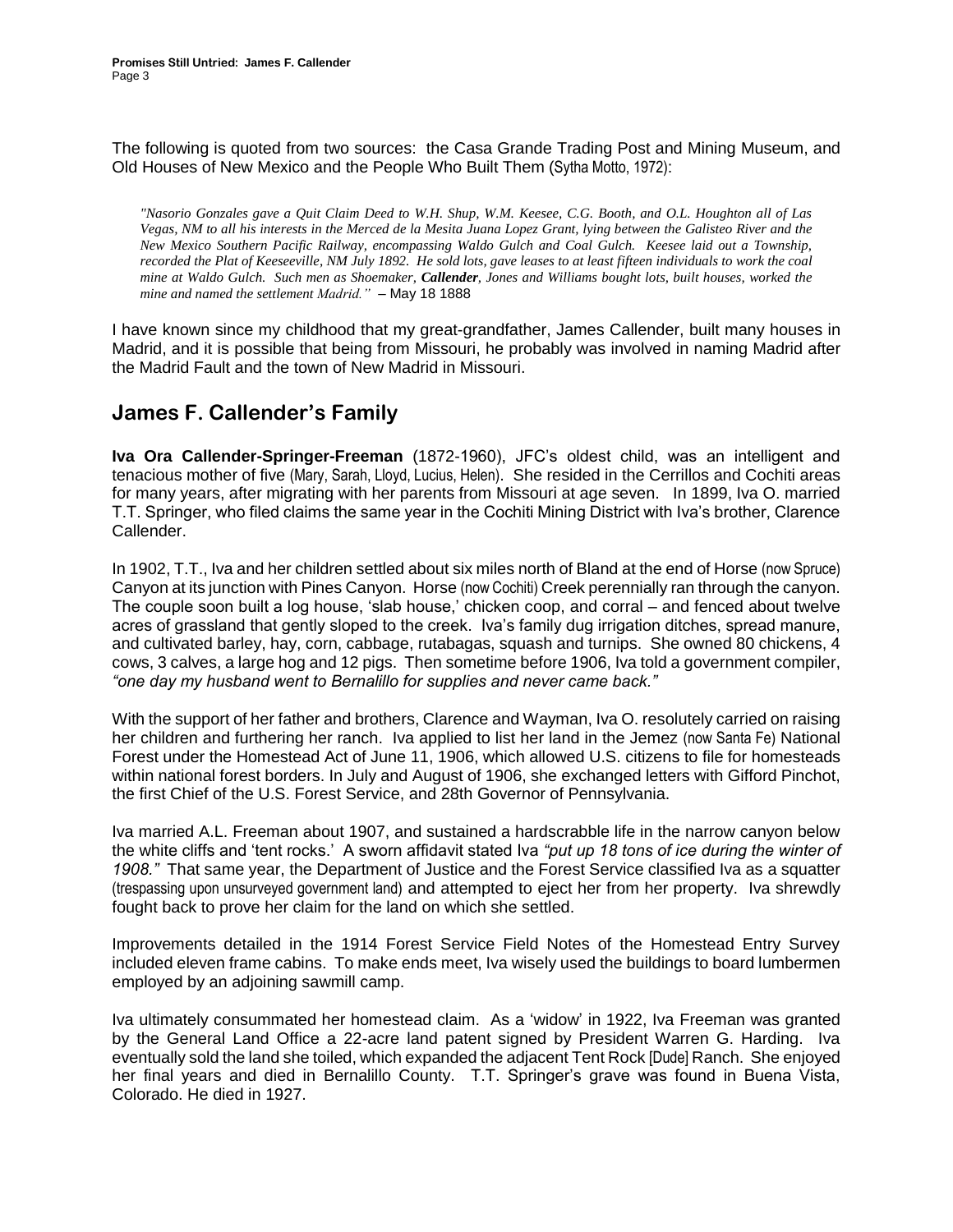

Lumber Camp, Adjacent to Iva Ora Callender-Springer's Homestead, 1908 Photo by WJ Lubken, U.S. Forest Service

Clarence E. Callender, James' oldest son, was born in Iowa, 1877. After his involvement in Cochiti Mining District (e.g., Good Hope Mine, 1899), Clarence was found working at the Kelly Mine near Magdalena, New Mexico. Clarence died in Los Angeles, California.

Ernest 'Wayman' Callender was born in Missouri, about 1878. In the 1900 census, he is shown as a grocery clerk in Bland where his father, James Callender, also lived. Wayman Callender registered for the draft in 1917, but was not drafted. Along with turquoise and coal mining, Wayman operated an assay office, in which he tested the purity of ores/metals/alloys. Wayman also owned a blacksmith shop in Cerrillos, a butcher shop in Albemarle, and a grocery store in Albuquerque. He also carried mail for the Cerrillos Post Office. Descendants allege he traveled to Arizona attempting to locate the mythical *Lost Dutchman Mine*.

Newspaper articles often mentioned Wayman and his brothers, Daniel and Clarence, in connection with Samuel and Mary Arnott's daughters Jenny, Harriet ('Hattie'), Isabelle ('Belle') Arnott.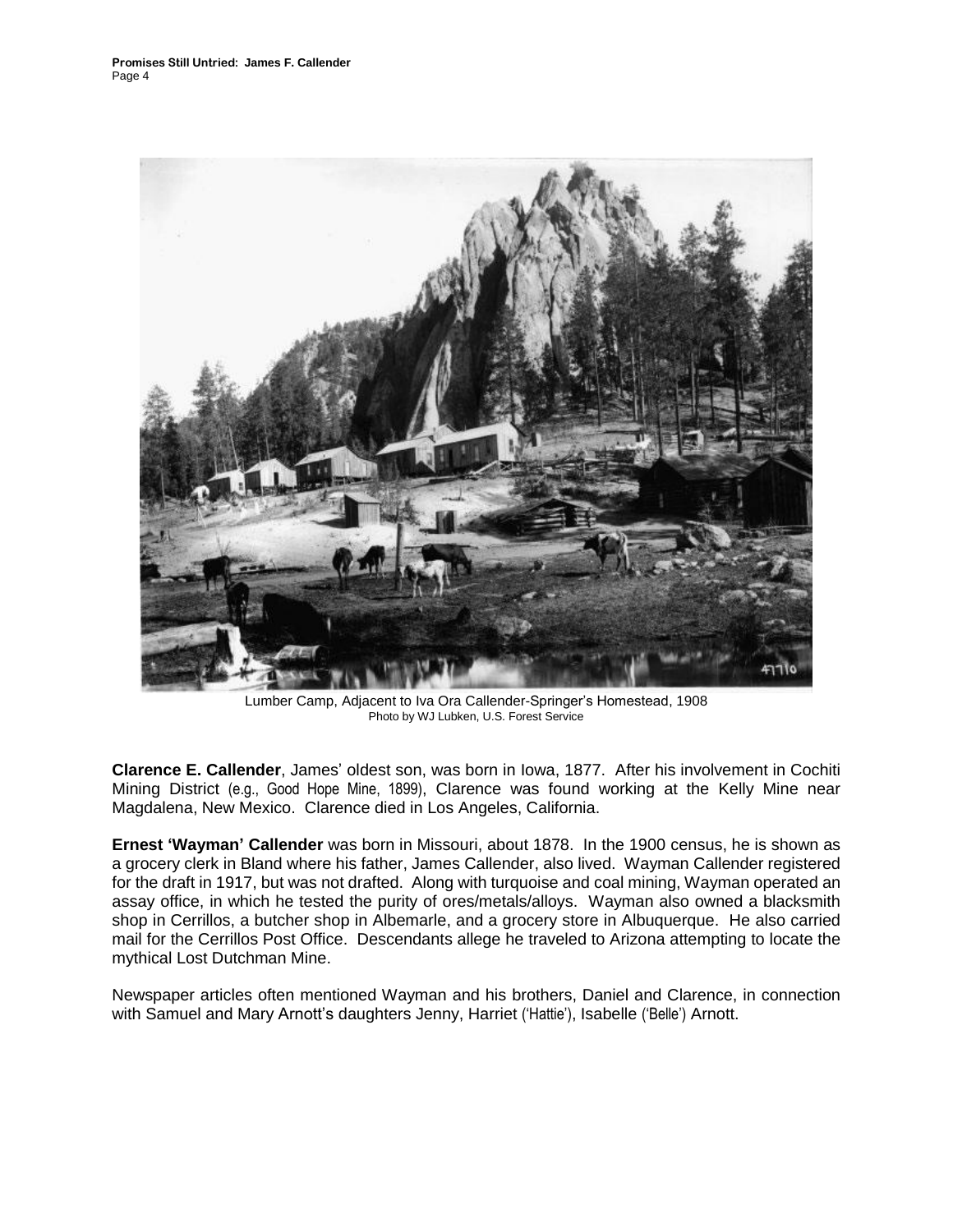Wayman married Belle Arnott in Santa Fe, 1903. My father, Clair Callender, recalled that his mother, Belle, holstered a pistol on each hip while she carried mail on horseback around the territory. Wayman and Belle had two children, Clair Arnott and Sarah Jane Callender. Wayman died in Cerrillos, 1941; Belle passed away in Cerrillos or Las Vegas in 1942. Belle's father, Samuel Arnott, who was also documented in the area, later returned to Indiana.

In 1918, Tony Simoni purchased the Jones Building on First Street in Cerrillos from E. W. Callender for \$3,000.00. This is recorded on a historic plaque on the old Simoni Store *(Cerrillos Historical Society, Plaque #4)*.

Clair Arnott Callender (1905-1991), my father, was born in Bland, New Mexico Territory, and graduated from Cerrillos High School. He subsequently attended the New Mexico Military Institute and Graduated from New Mexico Normal (Highlands) University. My father excelled as an athlete and qualified as a sprinter for the 1924 Olympic Games. Clair prospered in railroad, real estate, finance, insurance and freight auditing occupations. He survived a rattlesnake bite to his leg when fishing in the Jemez Mountains in 1945. Clair married Evelyn L. Wright (1907-1987), who was born in Las Vegas, New Mexico Territory. Evelyn gave birth to me in Springer, New Mexico, 1927. I am Clair and Evelyn's only child. My parents both died in Albuquerque.

Sarah 'Jane' Callender (1919-1999), Wayman and Belle Callender's daughter, was born in Cerrillos and graduated from Cerrillos High School. Jane gave birth to a son, Herbert LeRoy Callender in Denver, 1936. His father's surname is Sims. Herbert was adopted and renamed Keith Clark. Jane returned to Cerrillos at least until her mother, Belle, died in 1941. Jane carried mail between Cerrillos and Madrid, and was The Exchange Editor for the *La Turquesa Newspaper* in Cerrillos. Jane passed away in Santa Fe, 1999.

| 11/12/1880 | In the Marshall Bonanza mine the work is somewhat at a standstill just now owing to the<br>water. The owners intend putting in a pump in a very short time, after which they will<br>push the work as much as possible. The ore is fine, and with a smelter in the district the<br>mine would pay handsomely. The shaft is down one hundred and eighty feet. |
|------------|--------------------------------------------------------------------------------------------------------------------------------------------------------------------------------------------------------------------------------------------------------------------------------------------------------------------------------------------------------------|
| 07/17/1881 | J.F. Callender, a Bonanza City man, was in Santa Fe yesterday, stopping at the Grand<br>Central.                                                                                                                                                                                                                                                             |
| 10/10/1896 | John O'Connor and Wayman Callender have returned from a successful hunting trip to<br>the heads of the different canons in the Cochiti District.                                                                                                                                                                                                             |
| 03/02/1899 | At the Bon Ton in Santa Fe: Juan Ortiz, Pedro Ortiz, Galisteo; F.W. McEvitt, Durango;<br>J.F. Callender, D.O. Callender, Cerrillos; C.R. Greenlee, Frank Harville, E. Cramer,<br>Chicago; John O'Brien, Albuquerque; Frank Lehman, Cerrillos.                                                                                                                |
| 05/02/1899 | The society recently organized in Bland under the mystic cognomen of the T. D. C. O. B.<br>Club will give a social party and dance at the residence of J.F. Callender on the evening<br>of May 6. All are cordially invited.                                                                                                                                 |
| 05/26/1899 | J.F. Callender, who is mining in Pino Canyon of the Cochiti District, drove in to<br>Albuquerque this morning. His wife is quite ill, and she is here to be placed under the<br>care of a local physician. Callender will remain here for a few days, after which he will<br>return to Bland.                                                                |

## Newspaper Excerpts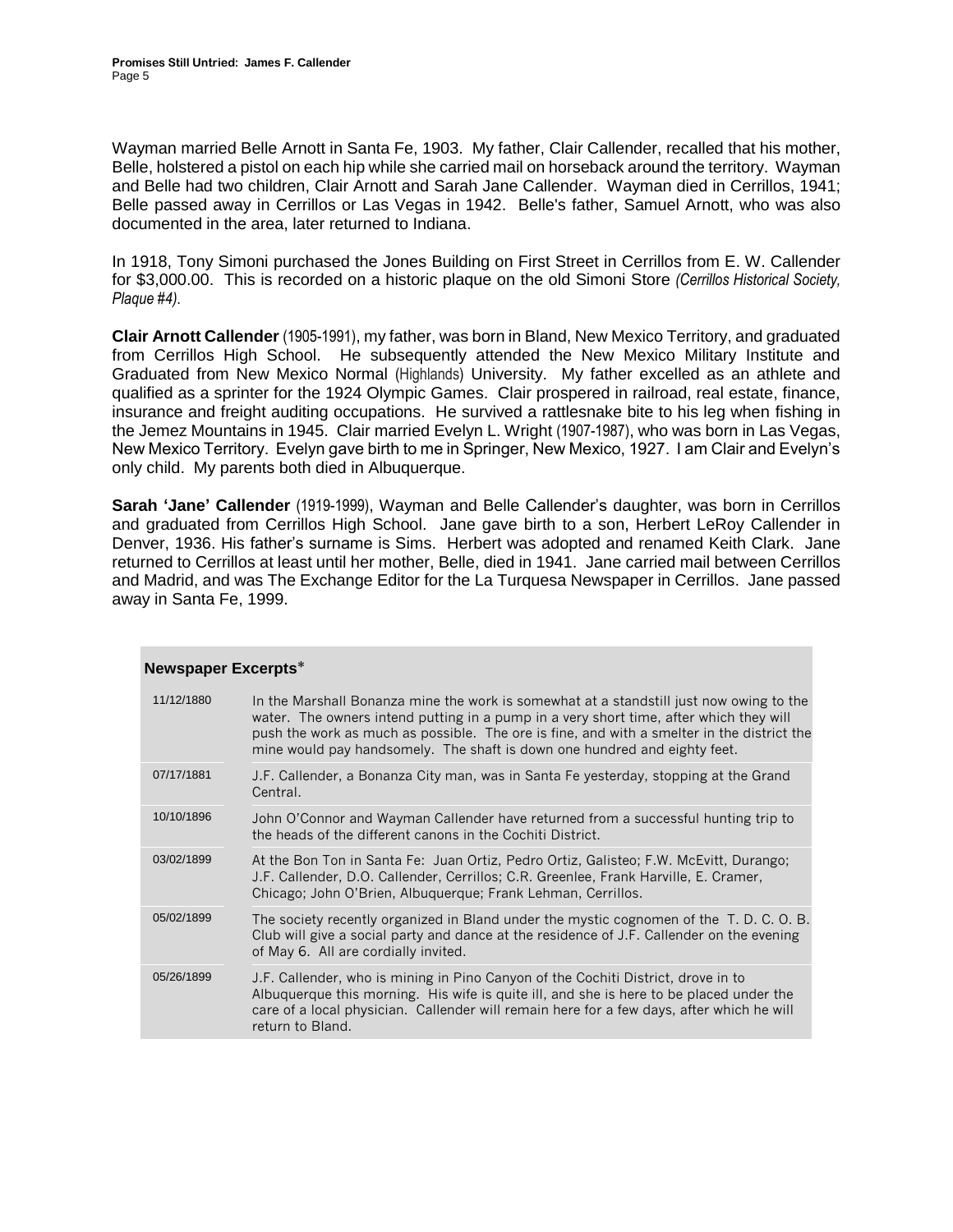| 06/24/1899 | Wayman Callender, who is employed at the A.L. Finch Grocery Store, met with a serious<br>accident Tuesday afternoon. He took a load of groceries over lo the Albemarle and had<br>stopped to get a drink of water at the mill, and accidently stepped into a pool of hot<br>water. The right leg was scalded badly, and when the clothing was removed the skin<br>dropped from the limb. Mr. Callender was assisted into the store of the Cochiti<br>Company, where every attention was given him. As a result of the accident Mr.<br>Callender will not be able to resume his duties at the store for several days. |
|------------|----------------------------------------------------------------------------------------------------------------------------------------------------------------------------------------------------------------------------------------------------------------------------------------------------------------------------------------------------------------------------------------------------------------------------------------------------------------------------------------------------------------------------------------------------------------------------------------------------------------------|
| 08/23/1899 | T.T. Springer of Bland spent the day in the capital buying several wagon loads of<br>supplies. He said that a railroad between Santa Fe and Bland is a necessity and if no<br>railroad connection between the capital and the Cochiti district is made in the near<br>future all the trade of that growing and flourishing camp will go to Albuquerque by way<br>of Thornton.                                                                                                                                                                                                                                        |
| 07/06/1900 | For the men, Wayman Callender's bay mare took the horse race at the July 4th<br>celebration in Bland.                                                                                                                                                                                                                                                                                                                                                                                                                                                                                                                |
| 08/20/1900 | At the head of the Medio Dia canyon, a few miles from Bland, Wayman Callender was<br>leisurely riding along when suddenly an old bear and her two cubs were frightened from<br>the heavy underbrush and started on a run down the canyon. Callender fired three<br>times, each bullet taking effect in the body of the animals.                                                                                                                                                                                                                                                                                      |
| 05/16/1901 | Clarence Callender and T.T. Springer, who are working in the independent Cochiti mine<br>for W.S. Herndon, have discovered rich ore.                                                                                                                                                                                                                                                                                                                                                                                                                                                                                 |
| 04/05/1902 | Messrs. Samuel Arnott and Clarence Callender went to Cerrillos last Saturday. Miss<br>Hattie Arnott accompanied them and went on to Las Vegas where she will attend will<br>attend.                                                                                                                                                                                                                                                                                                                                                                                                                                  |
| 04/26/1902 | A picnic party composed of Misses Agnes Greff, Jennie and Hattie Arnott, Messrs. Frank<br>Greff, Wilbur Crowell, Olivar Overhuls, Clarence and Wayman Callender visited the cliff<br>dwellers' ruins five miles east of Bland, last Saturday, and found many interesting relics<br>of the extinct race.                                                                                                                                                                                                                                                                                                              |
| 05/17/1902 | There was rejoicing in the family of Samuel Arnott over the arrival of Miss Belle Arnott<br>from Cerrillos, where she had been for the past two months.                                                                                                                                                                                                                                                                                                                                                                                                                                                              |
| 05/17/1902 | A party composed of Mrs. William Griitin, Mrs. S. Arnott, Mrs. J. M. Hunter, Mrs. J. H.<br>Overhuls, Misses Bessie Overhuls, Aliie Griffin, Jennie and Hattie Arnott spent a day at<br>the Griffin ranch, four miles above Bland. It is said a greater part of the day was spent<br>spinning yarns, some of which were as thrilling as those of the Baron Munchausen.                                                                                                                                                                                                                                                |
| 05/24/1902 | The young folks were given a social by Clarence Callendar. Those present were Misses<br>Belle, Jennie and Hattie Arnott, Mabel and Minnie Routledge, Mary Springer, Bessie and<br>Lillie Smith, Messrs. Clarence, Wayman and Dan Callender, Wilbur Crowell, Frank Smith.<br>Ray Myers, Oliver Overhuls, Wilbert Sebben.                                                                                                                                                                                                                                                                                              |
| 05/31/1902 | Mrs. C. W. Graves. Miss Eola Diamond and Misses Jennie and Hattie Arnott spent a day<br>at Woodbury, the guest of Mrs. Virginia Diamond.                                                                                                                                                                                                                                                                                                                                                                                                                                                                             |
| 08/04/1902 | Dr. Grace, Wayman Callender and Samuel Arnott, three noted nimrods, spent a couple of<br>days during the past week hunting in me vicinity of Bland. They report having seen a<br>large herd of buffaloes. The doctor in diagnosing the case says it may have been an<br>optical illusion superinduced by the powerful stimulating properties of the peculiar<br>brand of refreshments used, which would naturally have a tendency to buffalo the<br>hunters.                                                                                                                                                         |

Albuquerque Daily Citizen, Santa Fe Daily New Mexican, Bland Herald